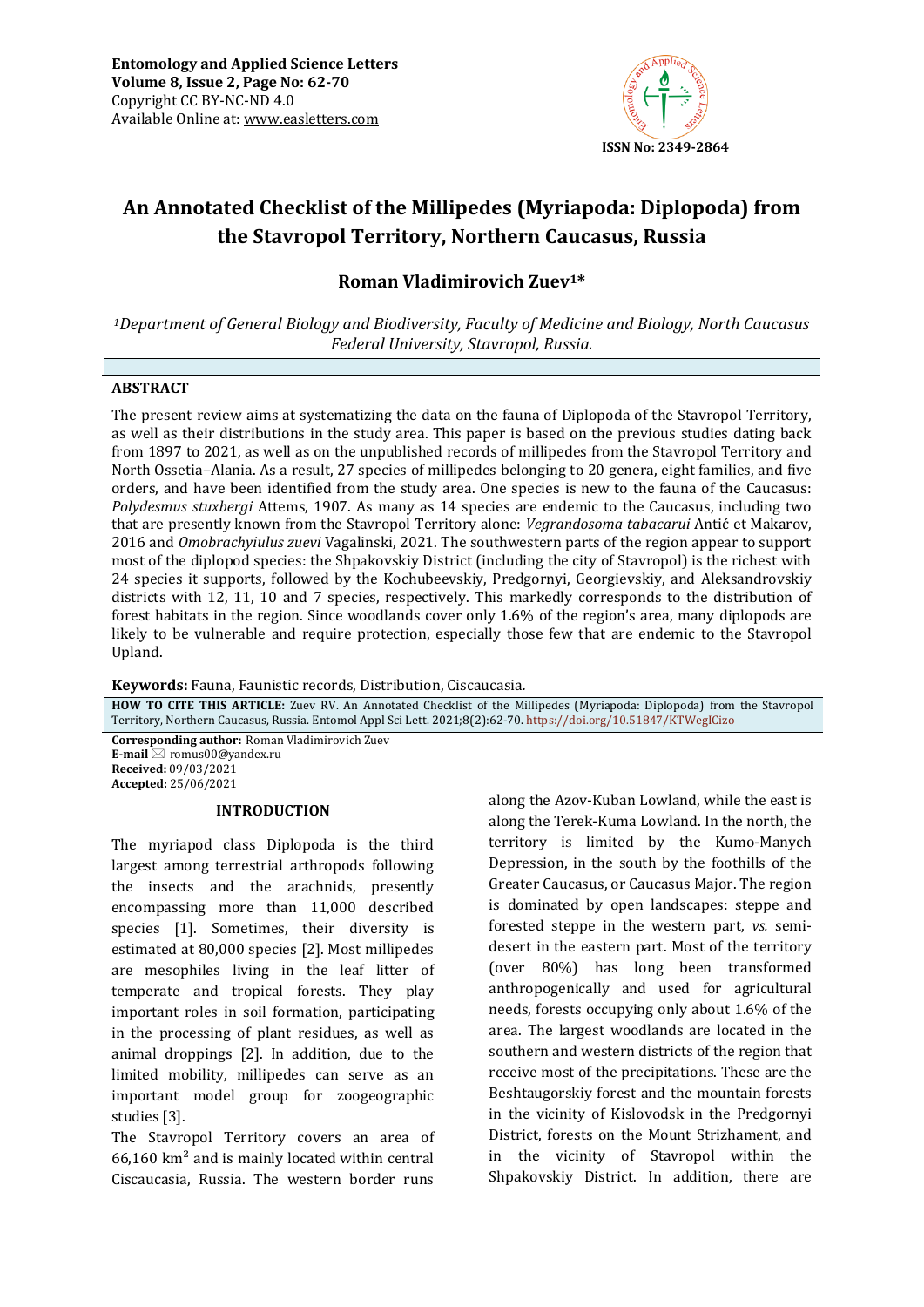forests in the floodplains of the rivers Kuban, Zelenchuk, Terek, and Kuma.

Until recently, the fauna of Diplopoda of the Stavropol Territory was only marginally studied, relevant information being scattered only in a few papers [4-10]. The first and preliminary review was published rather recently [11], altogether with 19 diplopod species recorded. Since then, several review papers have appeared dealing with various groups of the Caucasian millipedes [12-18]. This allows for the list of Diplopoda species of the Stavropol Territory to be considerably supplemented, bringing it both in line with the current nomenclature and to a total of 27 species. Some previously unpublished records of and notes on the distributions of the diplopods in the region are also given.

#### **MATERIALS AND METHODS**

The list of species was compiled based on literature data published from 1897 to 2021. In addition, the work puts on record the material collected in 2017–2019 in the Stavropol Territory and the Republic of North Ossetia– Alania. All new samples are kept in the author's collection. For all species, their distributions and known records in the Stavropol Territory are reiterated.

#### **RESULTS AND DISCUSSION**

*Order Polyxenida Family Polyxenidae Genus Propolyxenus Silvestri, 1948*

*Propolyxenus argentifer (Verhoeff, 1921)*

*Type Locality*. Azerbaijan.

*Distribution*. Georgia [19], Russia: Caucasus, Azerbaijan, Iran, Turkey (possibly), Southern Europe (possibly) [17].

Occurrence in the Stavropol Territory. Shpakovskiy District, Kirovskiy District, Predgornyi District [17].

Notes. The species was originally described based on material from various geographic regions (Southern Europe and the Caucasus) [20]. According to the latest revision, populations from Southern Europe may be cryptic species, but the molecular analysis is required to verify this [17]. The species *Polyxenus trivittatus* Verhoeff, 1941 and *P. Sokolowi* Lignau, 1924, both of which were previously recorded from the Caucasus, are junior synonyms of *Propolyxenus argentifer* [17]. Within the Stavropol Territory, it occurs in wormwood and forb steppes, as well as in pine plantations.

*Order Glomerida Family Doderiidae Genus Trachysphaera Heller, 1858*

*Trachysphaera costata (Waga, 1857)*

*Type Locality*. Poland.

*Distribution*. Albania, Bosnia-Herzegovina, Bulgaria, Czech Republic, Germany, Greece, Croatia, Hungary, Montenegro, Poland. Romania, Serbia, Slovenia, Slovakia, Ukraine [21], Crimea, Russia: Caucasus, Georgia, Abkhazia, Azerbaijan, Armenia, Turkey, Iran [22-24].

*Occurrence in the Stavropol Territory*. Shpakovskiy District, Predgornyi District, Kochubeevskiy District [11]. **New record**: 3 females, Alexandrovskiy Distr., near Alexandrovskoe, Tomuzlovsky Forest, 19.III.2017, R.V. Zuev leg.

*Notes*. The species usually occurs in forest habitats. It can be found in the soil, sometimes under the bark, and in rotting wood. Within the Stavropol Territory, this species seems to be fully represented by parthenogenetic populations.

*Order Polydesmida Family Paradoxosomatidae Genus Strongylosoma Brandt, 1833*

*Strongylosoma kordylamythrum Attems, 1898*

*Type Localities*. Abkhazia, Azerbaijan.

*Distribution*. Russia: Caucasus, Azerbaijan, Georgia, Iran [7, 9, 10, 13, 25].

*Occurrence in the Stavropol Territory*. Shpakovskiy District, Predgornyi District, Kochubeevskiy District, Alexandrovskiy District [7, 9, 11, 13].

*Notes*. A species were common in the forests in the Stavropol Territory. The northern range limit runs along with the mouth of the Don River, Rostov-on-Don Region, and the Kumo-Manych Depression, Kalmykia; a further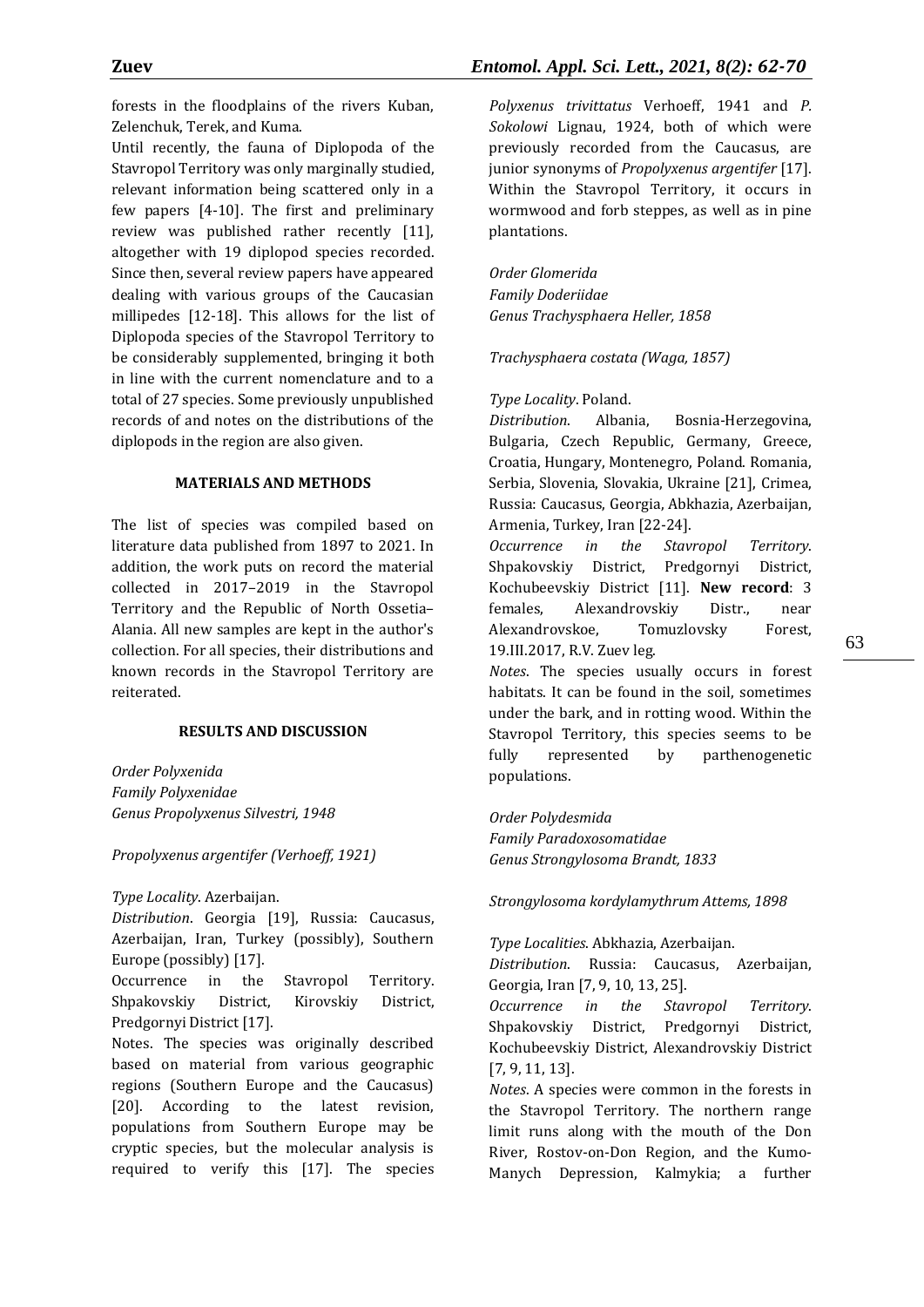northward dispersal of the species cannot be excluded, since ornithochory has already been shown for *S. kordylamythrum* in Ciscaucasia [9].

*Genus Oxidus Cook, 1911*

*Oxidus gracilis (C.L. Koch, 1847)*

*Type Locality*. Austria.

*Distribution*. Cosmopolitan [21].

*Occurrence in the Stavropol Territory*. Stavropol City [11].

*Notes*. This anthropochoric species of Oriental origins is known naturalized in Georgia and the Krasnodar Territory [7, 26], but in the Stavropol Territory, it has only been found in the greenhouse of the Botanical Garden of Stavropol. Only one specimen has been encountered in open terrain next to the greenhouse [11].

*Family Polydesmidae Genus Polydesmus Latreille, 1802/03*

*Polydesmus muralewiczi Lohmander, 1936*

*Type Locality*. Psebai, North Caucasus.

*Distribution*. Russia: Caucasus [14], Georgia [27]. *Occurrence in the Stavropol Territory*. Shpakovskiy District [11]; Georgievskiy District, Andropovskiy District [14].

*Notes*. Occurring in forb steppes and forest habitats.

Polydesmus stuxbergi Attems, 1907

*Type Locality*. Crimea.

*Distribution*. Crimea [28], southern Ukraine [29], South European Russia [10].

*Occurrence in the Stavropol Territory*. **New record**: 1 male, 11 females, Predgornyi Distr., Pyatigorsk City, Mount Mashuk, broadleaved forest, 22.V.2019, D.S. Stanovov leg.

*Notes*. This is the first record of the species from the Stavropol Territory and the Caucasus. According to Evsyukov and Golovach [10], *P. stuxbergi* from the Rostov-on-Don Region somewhat differs from specimens from Crimea in the structure of the gonopods, but the gonopods of the male from Pyatigorsk fully agrees with the original description [28]. *Genus Brachydesmus Heller, 1858*

*Brachydesmus assimilis Lohmander, 1936*

*Type Locality*. Georgia.

*Distribution*. Georgia, Azerbaijan, Armenia, Russia: Caucasus [7, 14].

*Occurrence in the Stavropol Territory*. Kochubeevskiy District [11]; Kirovskiy District [14].

*Note*. A species rare in the Stavropol Territory hitherto found only in floodplain forests.

*Brachydesmus kalischewskyi Lignau, 1915*

*Type Locality*. Abkhazia.

*Distribution*. Russia: Caucasus, Abkhazia, Georgia, Azerbaijan, Armenia, Iran [14, 24].

*Occurrence in the Stavropol Territory.* Shpakovskiy District, Georgievskiy District, Predgornyi District [11].

*Notes*. A polymorphic and common Caucasian species distributed all over the Caucasus. Only morph B, corresponding to *B. karawajewi* Lohmander, 1928 [11], a junior synonym of *B. kalischewskyi* [14], has been recorded from the Stavropol Territory.

*Brachydesmus superus Latzel, 1884*

*Type Locality*. Prater, near Wien, Austria. *Distribution*. Subcosmopolitan [21], Russia:

European part [21], Caucasus [14], southwestern Siberia [30]; Abkhazia [14].

*Occurrence in the Stavropol Territory.* Shpakovskiy District [11], Predgornyi District [14].

*Note*. A uniquitous anthropochoric species, apparently introduced to the region concerned [11].

*Order Julida Family Blaniulidae Genus Archiboreoiulus Brolemann, 1921*

*Archiboreoiulus pallidus (Brade-Birks, 1920)*

*Type Locality*. England.

*Distribution*. A subcosmopolitan species [31], in Russia: European part [24, 31] and the Caucasus [11].

*Occurrence in the Stavropol Territory*. Stavropol City [11].

*Note*. A synanthropic species.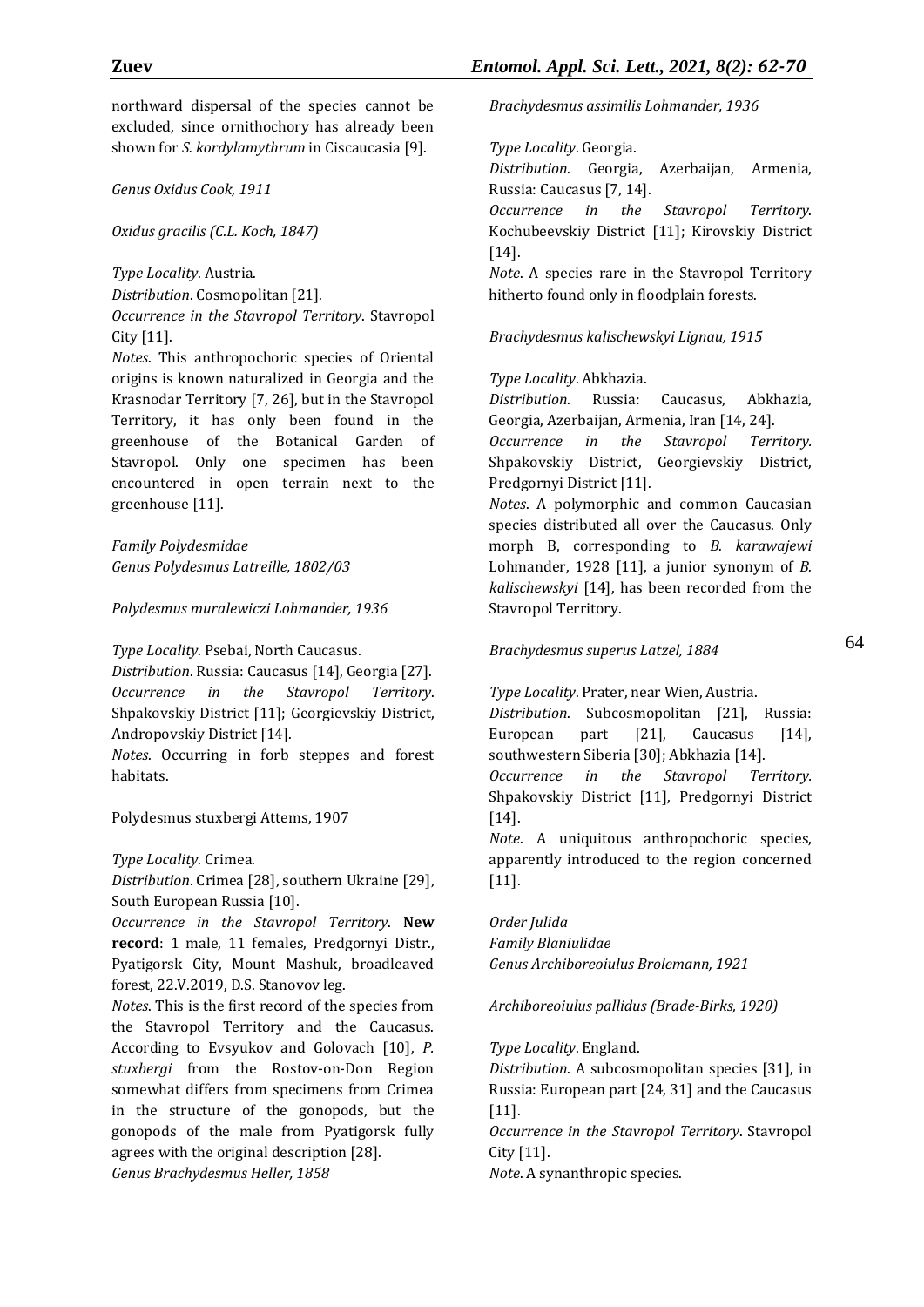*Genus Nopoiulus Menge, 1851*

#### *Nopoiulus kochii (Gervais, 1847)*

*Type Locality*. England.

*Distribution*. Cosmopolitan [8, 31].

*Occurrence in the Stavropol Territory.* Shpakovskiy District, Georgievskiy District, Kochubeevskiy District, Kirovskiy District, Alexandrovskiy District, Grachevskiy District, Krasnogvardeyskiy District [8, 11]. **New records**: 2 males, 4 females, Predgornyi Distr., Pyatigorsk City, Mount Mashuk, forest, 5– 9.IX.2019, R.V. Zuev leg, 2 males, 7 females, same place, 22.V.2019, D.S. Stanovov leg.

*Notes*. Ubiquitous, over most of its distribution area it is represented by parthenogenetic populations. In the Caucasus, including the Stavropol Territory, bisexual populations are widespread, this being evidence of the natural distribution of this species [8].

*Family Nemasomatidae Genus Nemasoma C.L. Koch, 1847*

*Nemasoma caucasicum (Lohmander, 1932)*

*Type Locality*. Georgia.

*Distribution*. Russia: Caucasus, Abkhazia, Georgia, Azerbaijan, Armenia, Turkey [7, 32, 33]. *Occurrence in the Stavropol Territory*. Shpakovskiy District, Georgievskiy District, Kochubeevskiy District, Predgornyi District [9, 11].

*Notes*. This species is common in the region, occurring under the bark, often together with *Nopoiulus kochii* [11]. Ornithochory seems likely for this species [9].

*Family Julidae Genus Julus Linnaeus, 1758*

## *Julus colchicus Lohmander, 1936*

*Type Locality*. Abkhazia, Georgia.

*Distribution*. Abkhazia, Georgia, Turkey, Russia: Caucasus [7, 15, 27, 34-36].

*Occurrence in the Stavropol Territory.* Shpakovskiy District, Georgievskiy District, Kochubeevskiy District, Alexandrovskiy District [11, 15]. **New record**: 1 male, Predgornyi Distr.,

6 km SW of Bekeshevskaya, forest, 18.IV.2017, R.V. Zuev leg.

*Notes*. The most common representative of the genus *Julus* in the Caucasus, living in deciduous and mixed forests, alpine and subalpine meadows [15]. Within the Stavropol Territory, it occurs in floodplain forests, forb steppes, and forest belts.

#### *Julus lindholmi* Lohmander, 1936

*Type Locality*. Abkhazia.

*Distribution*. Abkhazia, Georgia, Russia: Caucasus [7, 15, 27, 34, 37-39].

*Occurrence in the Stavropol Territory.* Shpakovskiy District [15].

*Note*. A Caucasian species rare all over the distribution area: Stavropol Territory, Karachaevo-Cherkessia (both Russia), Abkhazia, Svanetia, and central Georgia [15, 39].

*Genus Cylindroiulus Verhoeff, 1894*

*Cylindroiulus pterophylacum Read, 1992*

*Type Locality*. Russia: Guseripl, Adygea.

Caucasus [11, 24, 40, 41]. *Occurrence in the Stavropol Territory.* Shpakovskiy District, Kochubeevskiy District [11].

*Distribution*. Abkhazia, Georgia, Russia:

*Note*. In the region concerned, this western and central Caucasian species occurs in forests, sometimes reaching fairly high abundance levels [11].

## *Cylindroiulus arborum Verhoeff, 1928*

## *Type Locality*. Hungary.

*Distribution*. A European species [31, 42]. **New record**: 3 males, 3 females, Russia, Caucasus, Republic of North Ossetia–Alania, Mozdokskiy District, near Komarovo, Alborovskiy Forest, Terek River floodplain, broadleaved forest, 29.IV.2017, R.V. Zuev leg.

*Occurrence in the Stavropol Territory.*  Shpakovskiy District [11].

*Notes*. In the region concerned, it is known only from the vicinity of Stavropol City. Additional records are likely in the floodplain forests of Terek River (Kurskiy District).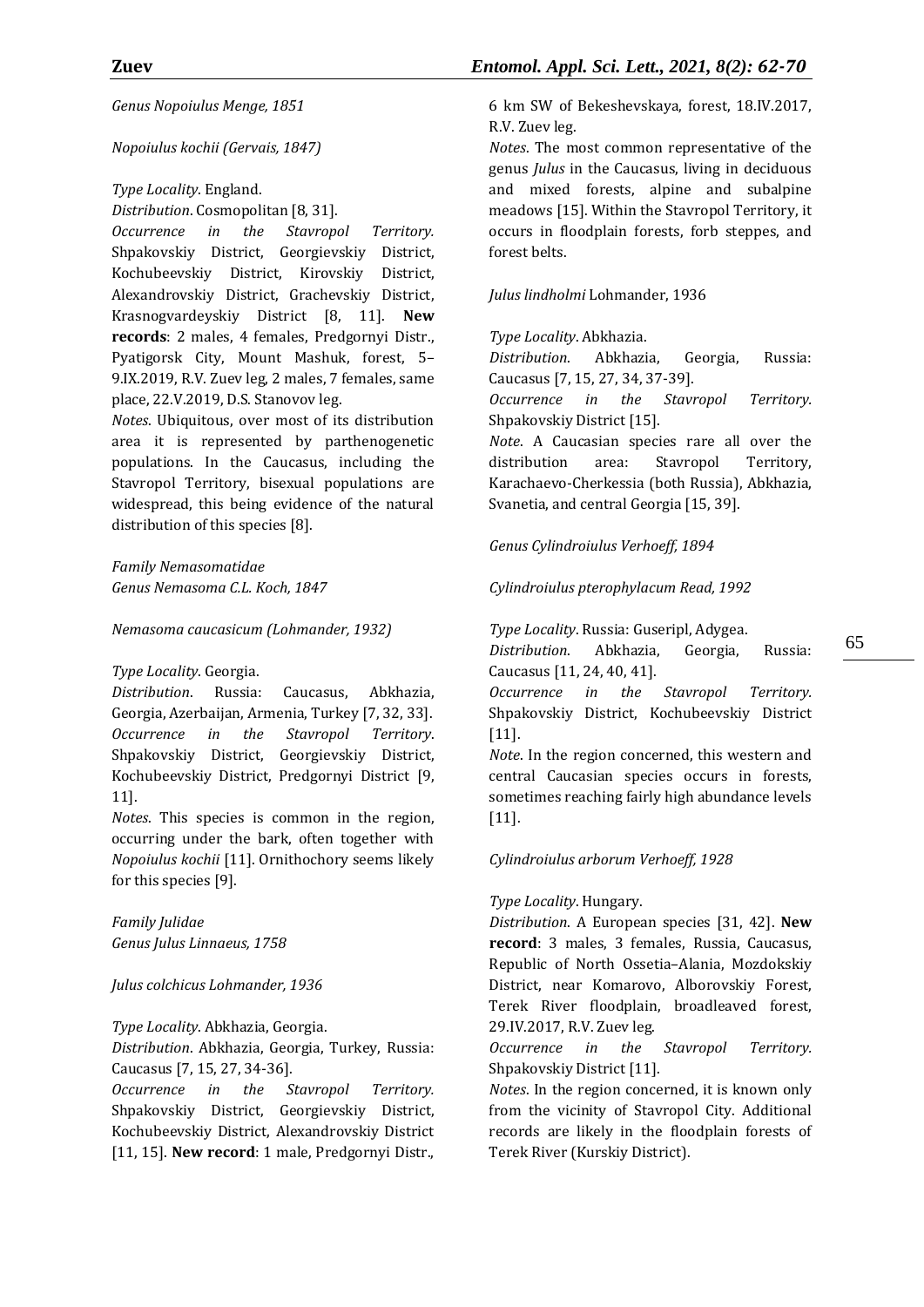*Genus Kubaniulus Lohmander, 1936*

*Kubaniulus gracilis Lohmander, 1936*

*Type Locality*. Russia: Adygea?

*Distribution*. Russia: Caucasus [16]. *Occurrence in Stavropol Territory*: Shpakovskiy District, Georgievskiy District [11].

*Notes*. Found in Adygea and the Krasnodar Territory [7, 16]. In our previous work concerning the fauna of the Stavropol Territory, this species was misidentified as *Chaetoleptophyllum flexum* Golovatch, 1979 [11], since both of these species are similar in size and habitus. The occurrence of *C. flexum* in the study area is doubtful since the distribution area of this species lies within Transcaucasia alone (Georgia, Abkhazia, South Ossetia) [16].

*Genus Brachyiulus Berlese, 1884*

*Brachyiulus jawlowskii Lohmander, 1928*

## *Type Locality*. Ukraine.

*Distribution*. Republic of Moldova, Romania, Poland, Ukraine, Russia: Central European, Southern European [10, 31, 43, 44], southwestern Siberia; Kazakhstan [30], Abkhazia [45].

*Occurrence in the Stavropol Territory*. Shpakovskiy District [11].

*Note*. A synanthropic species in the region concerned [11].

*Genus Byzantorhopalum Verhoeff, 1930*

*Byzantorhopalum rossicum (Timotheew, 1897)*

*Type Localities*. Ukraine, Crimea, Russia: Caucasus [4].

*Distribution*. Ukraine, Crimea, Bulgaria, Greece, Georgia, Azerbaijan, Russia: central European, south European, Caucasus [4, 7, 31, 43, 45, 46].

*Occurrence in the Stavropol Territory.* Shpakovskiy District, Georgievskiy District, Kochubeevskiy District, Alexandrovskiy District, Grachevskiy District, Andropovskiy District, Predgornyi District, Novoalexandrovskiy District, Novoselitskiy District, Blagodarnenskiy District, Apanasenkovskiy District [4, 11, 45].

*Notes*. A common species occurring over most of the region concerned in the forest, steppe, and anthropogenic habitats.

*Genus Omobrachyiulus Lohmander, 1936*

*Omobrachyiulus caucasicus (Karsch, 1881)*

*Type Locality*. Borjom in Georgia.

*Distribution*. Russia: Caucasus, Georgia, Azerbaijan, Armenia, Turkey, Iran, Greece [7, 35, 45, 47].

*Occurrence in the Stavropol Territory.* Shpakovskiy District, Georgievskiy District, Kochubeevskiy District, Alexandrovskiy District, Andropovskiy District, Predgornyi District, Kirovskiy District [9, 11, 45]. **New record**: 1 female, Kurskiy Distr., near Galyugaevskaya, broad-leaved forest, leaf litter, 29.IV.2017, R.V. Zuev leg.

*Notes*. This species is confined to forests and forest belts. Previously, it was referred to in the region as *Megaphyllum brachyurum* (Attems, 1899) [11], actually a junior synonym of *O. caucasicus* [45].

Omobrachyiulus faxifer Vagalinski, in Vagalinski et Golovatch, 2021

*Type Locality*. Adygea, Russia.

*Distribution*. Russia: Caucasus [45].

*Occurrence in the Stavropol Territory*. Shpakovskiy District [45].

*Notes*. Endemic to the northwestern and western Ciscaucasia [45]. A common species in the forests in the vicinities of Stavropol City. Further research may show a wider distribution of the species in the region concerned.

Omobrachyiulus zuevi Vagalinski, in Vagalinski et Golovatch, 2021

*Type Locality*. Russia: Stavropol.

*Distribution*. Only known from the type locality. *Occurrence in the Stavropol Territory.* Shpakovskiy District [45].

*Note*. Endemic to the Stavropol Upland, but further research may show a wider range of this species.

*Genus Unciger Brandt, 1841*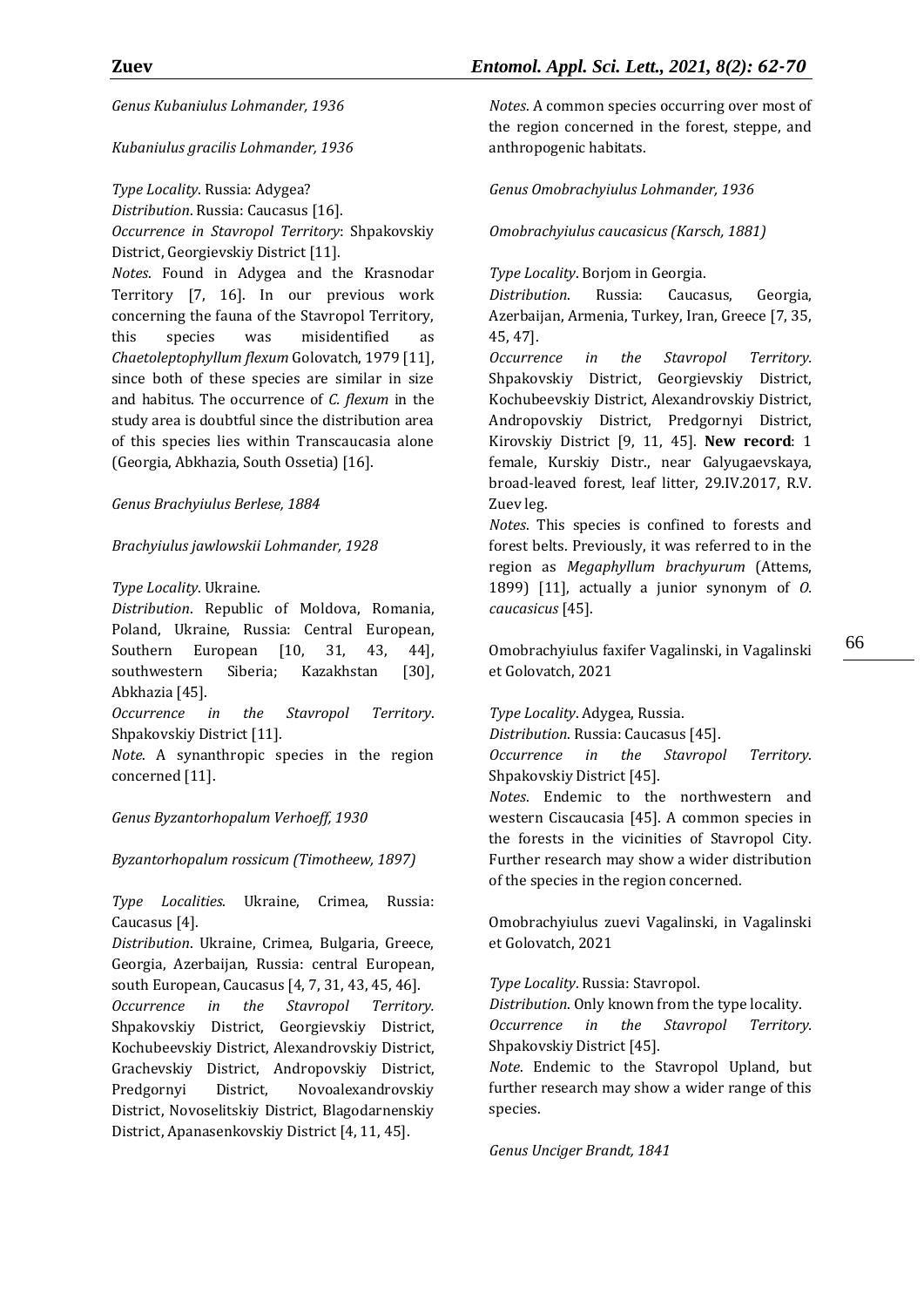*Unciger transsilvanicus (Verhoeff, 1899)*

## *Type Locality*. Romania.

*Distribution*. Austria, Bulgaria, Czech Republic, Hungary, Republic of Moldova, Poland, Romania, Serbia, Slovakia, Ukraine, Russia: South Europe [10, 31, 48].

*Occurrence in the Stavropol Territory.*  Shpakovskiy District, Georgievskiy District [10, 11].

*Notes*. Lohmander described the species *U. kubanus* Lohmander, 1936 [7], the validity of which is still questionable. If further studies show that this is a separate species, then the *Unciger* populations of the Stavropol Territory should be attributed to *U. kubanus*.

## *Genus Rossiulus Attems, 1927*

*Rossiulus kessleri (Lohmander, 1927)*

# *Type Locality*. Ukraine.

*Distribution*. Belarus, Ukraine, Russia: European part, Caucasus [7, 31, 44].

*Occurrence in the Stavropol Territory.* Shpakovskiy District, Georgievskiy District, Kochubeevskiy District, Alexandrovskiy District, Grachevskiy District, Predgornyi District, Blagodarnenskiy District [7, 9, 11]. **New record**: 1 female, Stavropol Territory, Trunovsky Distr., near Klyuchevskoe, steppe, 23.V.2018, R.V. Zuev leg.

*Note*. This is one of the most common species of millipedes in the region, occurring in the forest, steppe, and anthropogenic habitats.

# *Tribe Pachyiulini*

## *Gen. sp. undetermined*

*Occurrence in the Stavropol Territory.* Kochubeevskiy District [18].

*Note*. As only one female has been captured, more accurate identification of this still enigmatic species of Pachyiulini remains impossible [18].

*Order Chordeumatida Family Anthroleucosomatidae Genus Caucaseuma Strasser, 1970*

*Caucaseuma variabile Antić et Makarov, 2016*

*Type Locality*. Russia: North Ossetia.

*Distribution*. Russia, Georgia [12].

*Occurrence in the Stavropol Territory.* Stavropol City.

*Notes*. Within the region concerned, the species has been found only in the Stavropol Botanical Garden. We have also collected females with a similar habitus in the vicinity of Nevinnomyssk, Kochubeevskiy District, but it is possible to reliably identify the species and genus only using male material.

# *Genus Vegrandosoma*

*Vegrandosoma tabacarui Antić et Makarov, 2016*

*Type Locality.* Russia: Stavropol City.

*Distribution.* Only known from type locality [12]. *Occurrence in the Stavropol Territory*. Stavropol City [12].

*Note.* This smallest member of the family Anthroleucosomatidae [12] is presently known only from forests of the Stavropol Upland., but records from other places in the region are very likely.

The present review, both updated and extended by new collections, reveals already 27 species of diplopods occurring in the Stavropol Territory. They belong to 20 genera, eight families, and five orders, with 14 species being endemic or subendemic to the Caucasus sensu lato, including two species likely endemic to the Stavropol Upland.

In terms of species diversity, the richest in the region concerned (as well as the Caucasus in general) are the orders Julida and Polydesmida: 16 and 7 species, respectively. The order Chordeumatida is represented by two species, while the order Polyxenida and Glomerida by one species each.

**Table 1.** Species diversity of Diplopoda of the Stavropol Territory per administrative district.

| No | District       | No. of species | .No | <b>District</b> | No. of species |
|----|----------------|----------------|-----|-----------------|----------------|
|    | Alexandrovskiy |                |     | Kurskiy         |                |
|    | Andropovskiy   |                | ⊥J. | Levokumskiy     |                |

67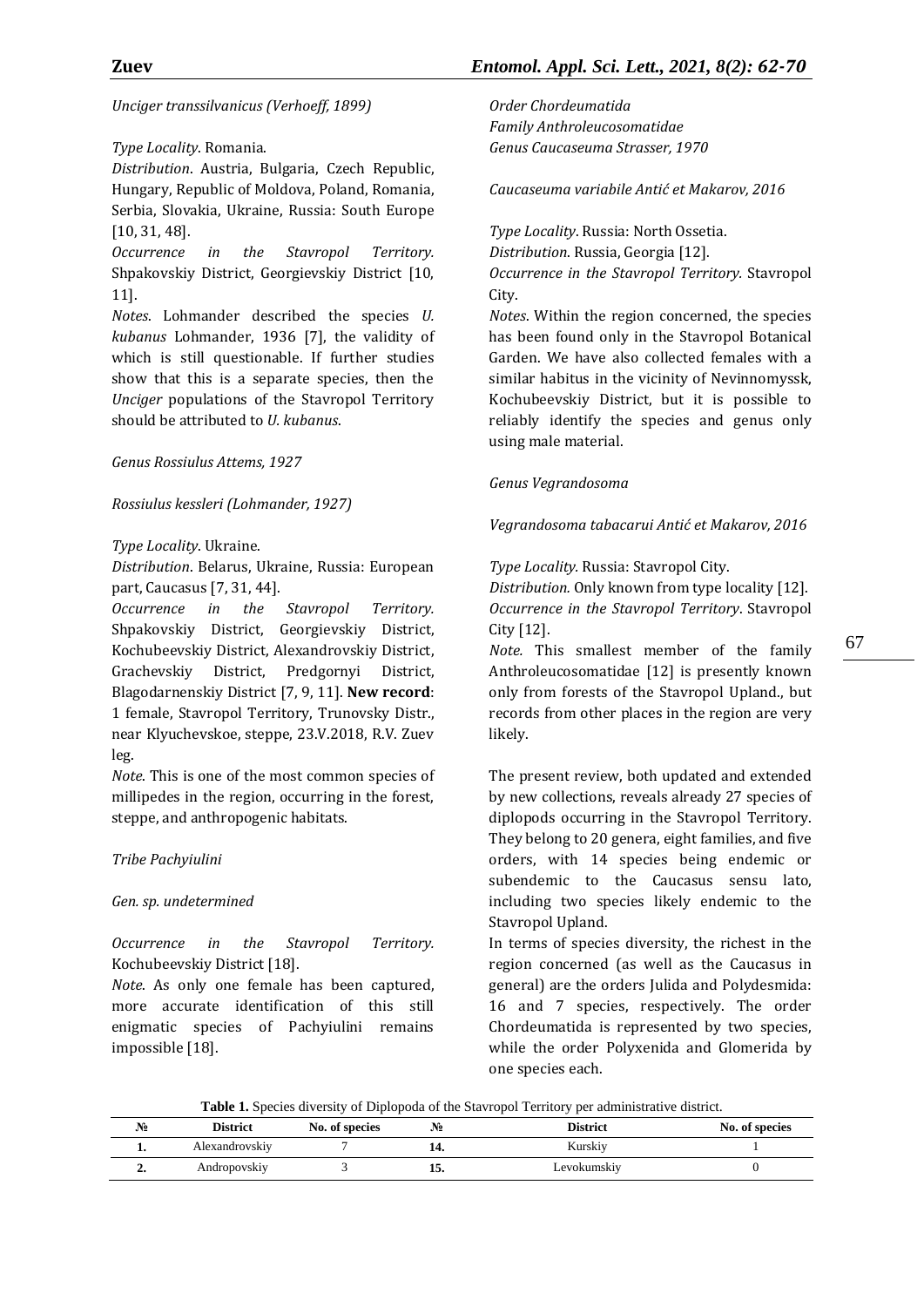| 3.  | Apanasenkovskiy   |          | 16. | Mineralovodskiy                        | 0        |
|-----|-------------------|----------|-----|----------------------------------------|----------|
| 4.  | Arzgirskiy        |          | 17. | Neftekumskiy                           |          |
| 5.  | Blagodarnenskiy   | ↑        | 18. | Novoalexandrovskiy                     |          |
| 6.  | Budennovskiy      | $\Omega$ | 19. | Novoselitskiy                          |          |
| 7.  | Georgievskiy      | 10       | 20. | Petrovskiy                             | 0        |
| 8.  | Grachevskiy       | 3        | 21. | Predgornyi                             | 11       |
| 9.  | Izobilnenskiy     | $\Omega$ | 22. | Sovetskiy                              | $\Omega$ |
| 10. | Ipatovskiy        | $\Omega$ | 23. | Stepnovskiy                            | $\Omega$ |
| 11. | Kirovskiy         |          | 24. | Trunovskiy                             |          |
| 12. | Kochubeevskiy     | 12       | 25. | Turkmenskiy                            | 0        |
| 13. | Krasnogvardeyskiy |          | 26. | Shpakovskiy (including Stavropol City) | 24       |

According to **Table 1**, the richest species compositions of diplopods are confined to the southern and western parts of the region: the Shpakovskiy District (including Stavropol City) with 24 species, followed by the Kochubeevski (12), the Predgornyi (11), the Georgievskiy (10), and the Aleksandrovskiy (7) one. It is noteworthy that information concerning several districts is incomplete to missing. However, a certain trend seems to be clear: most species of diplopods prefer forest habitats in the places where woodlands are quite large even using the standards of the region [2]. Considering that forests occupy only 1.6% of the region's area, many species of diplopods seem to be vulnerable and require protection, especially the few that are presumably endemic to the Stavropol Upland.

#### **CONCLUSION**

As a result of our studies, the millipede fauna of the Stavropol Territory is presently known to comprise at least 27 species, including *Polydesmus stuxbergi* which is being reported from the Caucasus for the first time. All records of *Chaetoleptophyllum flexum* from the Stavropol Territory were previously misidentified, actually belonging instead to *Kubaniulus gracilis*.

More than half of the identified species are endemic to the Caucasus. In addition, there are two species presently endemic to the Stavropol Upland: *Omobrachyiulus zuevi* and *Vegrandosoma tabacarui*. However, further research may show wider distributions of these species, as well as further interesting records. Most of the species of millipedes are confined in the western and southern parts of the region, thus agreeing well with the distribution of forest habitats.

**ACKNOWLEDGMENTS:** We are most grateful to Sergei I. Golovatch (Moscow) who kindly edited an advanced draft of the paper.

#### **CONFLICT OF INTEREST:** None

#### **FINANCIAL SUPPORT:** None

#### **ETHICS STATEMENT:** None

#### **REFERENCES**

- 1. Enghoff H, Golovatch S, Short M, Stoev P, Wesener T. Diplopoda—taxonomic overview. Treat Zool Anat, Tax, Biol. Myriapoda. 2015;2(16):363-453.
- 2. Golovatch SI, Kime RD. Millipede (Diplopoda) distributions: A review. Soil Org. 2009;81(3):565-97.
- 3. Hopkin SP, Read HJ. The Biology of Millipedes. Oxford: Oxford University Press; 1992. 233 p.
- 4. Timotheew TE. Two new species of Diplopoda. Bulletin of the Society of Naturalists at Imperial Kharkov University. Tr Obs Ispyt Prir Pri Imper. Kharkovskom Univ. 1897;31:3-19.
- 5. Muralewicz WS. To the Myriapod fauna of the Caucasus. Zool Anz. 1907;31(11/12):329-51.
- 6. Muralewicz WS. To the fauna of Myriopoda of the Caucasus. Acta Soc Ent Stauropolitanae. 1927;3(1):1-7.
- 7. Lohmander H. About the diplopods of the Caucasus. Göteborgs Kungliga Vetenskapsoch Vitterhets-Samhälles handlingar. 1936;B.5(1):1-196.
- 8. Golovatch SI, Enghoff H, Striganova BR. The millipede Nopoiulus kochii (Gervais, 1847) in the Caucasus (Diplopoda, Julida,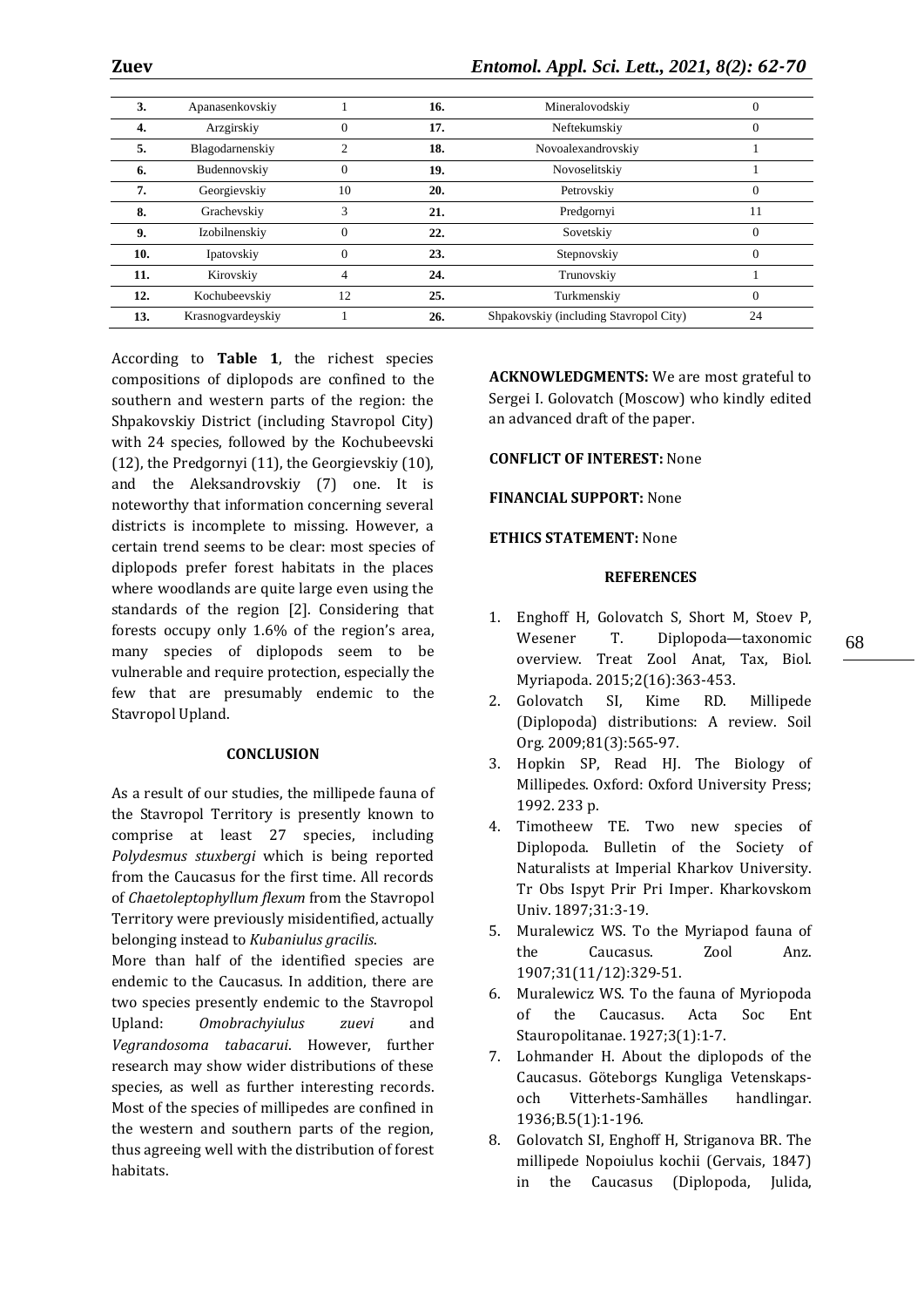Blaniulidae). Fauna of Terrestrial Invertebrates of the Caucasus. Nauka Publishers, Moscow. 1990:114-8. [In Russian]

- 9. Golovatch SI, Matyukhin AV. New records of millipedes (Diplopoda), mainly from bird nests, in European Russia. Arthropoda Sel. 2011;20(2):115-6.
- 10. Evsyukov AP, Golovatch SI. Millipedes (Diplopoda) from the Rostov-on-Don region, southern Russia. Arthropoda Sel. 2013;22(3):207-15.
- 11. Zuev RV. Preliminary data on the millipedes (Diplopoda) from the Stavropol Territory, northern Caucasus, Russia. Arthropoda Sel. 2014;23(4):347-54.
- 12. Antić DŽ, Makarov SE. The Caucasus as a major hotspot of biodiversity: Evidence from the millipede family Anthroleucosomatidae (Diplopoda, Chordeumatida). Zootaxa. 2016;4211(1):1- 205.
- 13. Evsyukov A, Golovatch S, Reip HS. The millipede genus Strongylosoma in the Caucasus (Diplopoda: Polydesmida, Paradoxosomatidae). Acta Soc Zool Bohem. 2016;80:7-16.
- 14. Golovatch SI, Evsyukov AP, Reip H. The millipede family Polydesmidae in the Caucasus (Diplopoda: Polydesmida). Zootaxa. 2016;4085(1):1-51.
- 15. Evsyukov AP, Golovatch S, Reip HS. The millipede genus Julus Linnaeus, 1758 in the Caucasus (Diplopoda: Julida: Julidae). Zootaxa. 2018;4461(1):89-117.
- 16. Evsyukov A, Golovatch S, Reip H, Vandenspiegel D. The millipede tribe Leptoiulini in the Caucasus, with notes on its generic classification (Diplopoda: Julida: Julidae). Zootaxa. 2020;4778(2):237-80.
- 17. Short M, Vahtera V, Wesener T, Golovatch SI. The millipede family Polyxenidae (Diplopoda, Polyxenida) in the faunas of the Crimean Peninsula and Caucasus, with notes on other European Polyxenidae. Zootaxa. 2020;4772(2):306-32.
- 18. Evsyukov AP, Golovatch SI, Antić DŽ. The millipede genera Amblyiulus Silvestri, 1896 and Syrioiulus Verhoeff, 1914 in the Caucasus, with notes on their distributions (Diplopoda, Julida, Julidae). ZooKeys. 2021;1048:109-43.
- 19. Lignau N. Les nouveaux représentants du genre Polyxenus. J Res Chairs Odessa. 1924;1(10/11):190-9. [In Russian and French]
- 20. Verhoeff KW. About diplopods of the Riviera and some alpine chilognaths. (92. Diplopoden-Aufsatz). Arch Naturgesch, Berlin. 1921;87(2):1-110.
- 21. Kime RD, Enghoff H. Atlas of European millipedes (Class Diplopoda). Volume 1. Orders Polyxenida, Glomerida, Platydesmida, Siphonocryptida, Polyzoniida, Callipodida, Polydesmida. Sofia-Moscow: Pensoft; 2011. 282 p.
- 22. Golovatch SI. Diplopoda of the Caucasus. III, Trachysphaeridae, with contributions to the fauna of Turkey. Senckenb Biol. 1990;70(4- 6):331-58.
- 23. Golovatch S. On three remarkable millipedes (Diplopoda) from the Crimea, Ukraine. Int J Myriap. 2008;1(1):97-110.
- 24. Golovatch SI. New records of millipedes (Diplopoda) from European Russia and Abkhazia, Caucasus. Invertebrate Zool. 2021;18(2):80–4.
- 25. Attems C. System der Polydesmiden. I. Theil. Denkschriften der Kaiserlichen Akademie der Wissenschaften zu Wien, Mathematisch-Naturwissenschaftliche Classe. 1898;67:221-482.
- 26. Lignau NG. To the fauna of millipedes of the Caucasus. Ezh Zool Muz Imper Akad Nauk. 1907;12:195-200 [In Russian].
- 27. Kobakhidze DN. A list of millipedes (Diplopoda) of SSR Georgia. Fragm Faun. 1965;11(21):389-98. [In Russian]
- 28. Attems CG. Myriopods from the Crimea and the Caucasus, by Dr. A. Stuxberg collected. Arkiv för Zool. 1907;3(25):1-16.
- 29. Chornyi NG, Golovatch SI. Millipedes (Diplopoda) of the plain territories of the Ukraine. Kiev University, Kiev; 1993. 54 p. [in Russian, English abstract].
- 30. Nefediev PS, Nefedieva JS, Dyachkov YV. A review of the anthropochore millipede fauna of Asian Russia, with new records from the Altai Province, Siberia (Diplopoda). Arthropoda Sel. 2014;23(4):337-45.
- 31. Kime RD, Enghoff H. Atlas of European millipedes 2: Order Julida (Class Diplopoda). Eur J Taxon. 2017;(346):1-299.

69